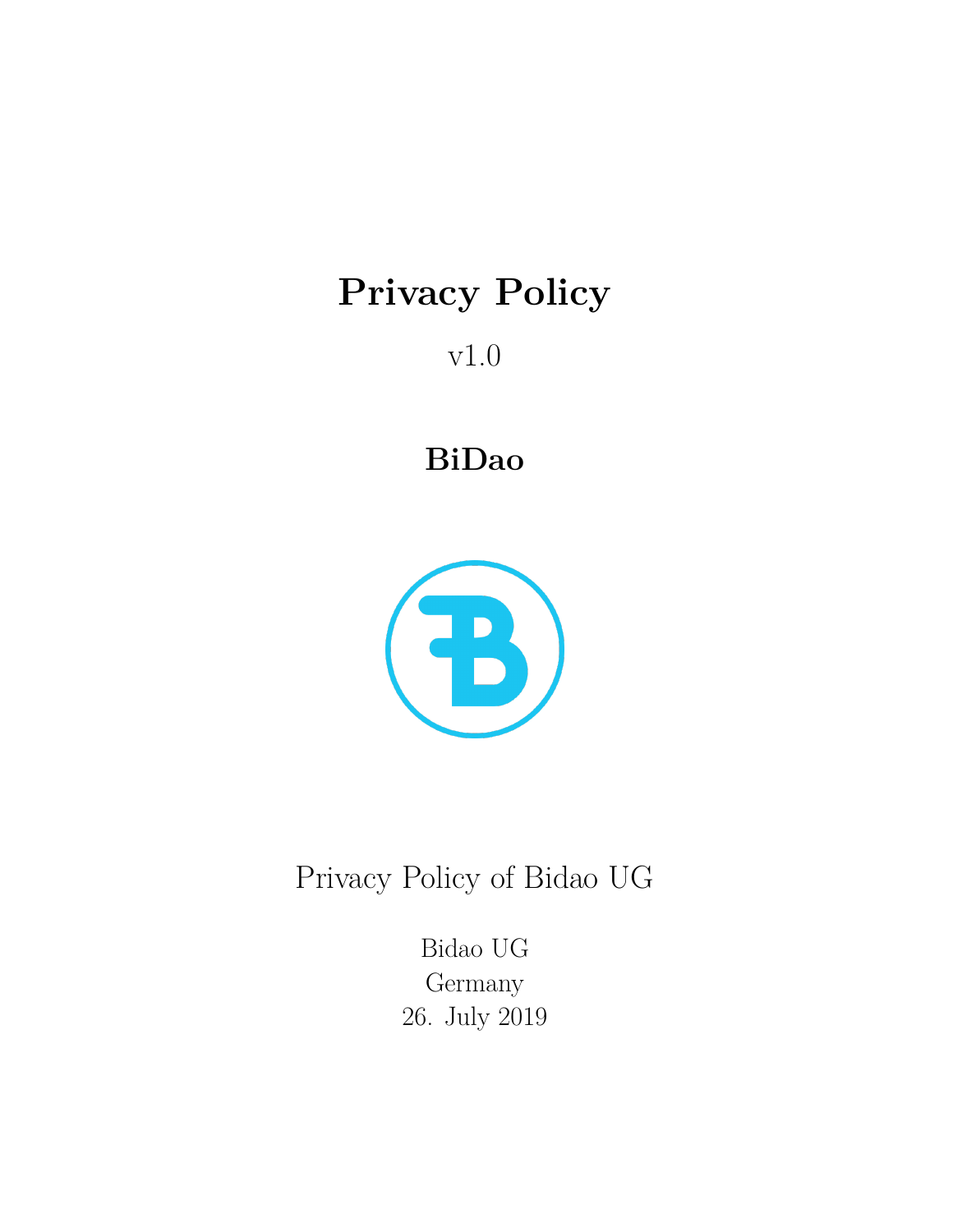# **Contents**

| $\mathbf{1}$            | <b>Bidao Privacy Policy</b>                                                                     | 3                       |
|-------------------------|-------------------------------------------------------------------------------------------------|-------------------------|
| $\overline{2}$          | What personal information do we collect from the people<br>that visit our blog, website or app? | 3                       |
| 3                       | When do we collect information?                                                                 | 3                       |
| 4                       | How do we use your information?                                                                 | 3                       |
| $\bf{5}$                | How do we protect your information?                                                             | $\overline{\mathbf{4}}$ |
| 6                       | Do we use cookies?                                                                              | $\overline{\mathbf{4}}$ |
| $\overline{\mathbf{7}}$ | We use cookies to:                                                                              | 4                       |
| 8                       | If users disable cookies in their browser:                                                      | $\bf{5}$                |
| 9                       | Third-party disclosure                                                                          | $\bf{5}$                |
|                         | 10 Third-party links                                                                            | $\bf{5}$                |
|                         | 11 We have implemented the following:                                                           | $\bf{5}$                |
|                         | 12 Opting out:                                                                                  | 6                       |
|                         | 13 California Online Privacy Protection Act                                                     | 6                       |
|                         | 14 According to CalOPPA, we agree to the following:                                             | 6                       |
|                         | 15 How does our site handle Do Not Track signals?                                               | $\overline{\mathbf{7}}$ |
|                         | 16 Does our site allow third-party behavioral tracking?                                         | 7                       |
|                         | 17 COPPA (Children Online Privacy Protection Act)                                               | 7                       |
|                         | <b>18 Fair Information Practices</b>                                                            | 7                       |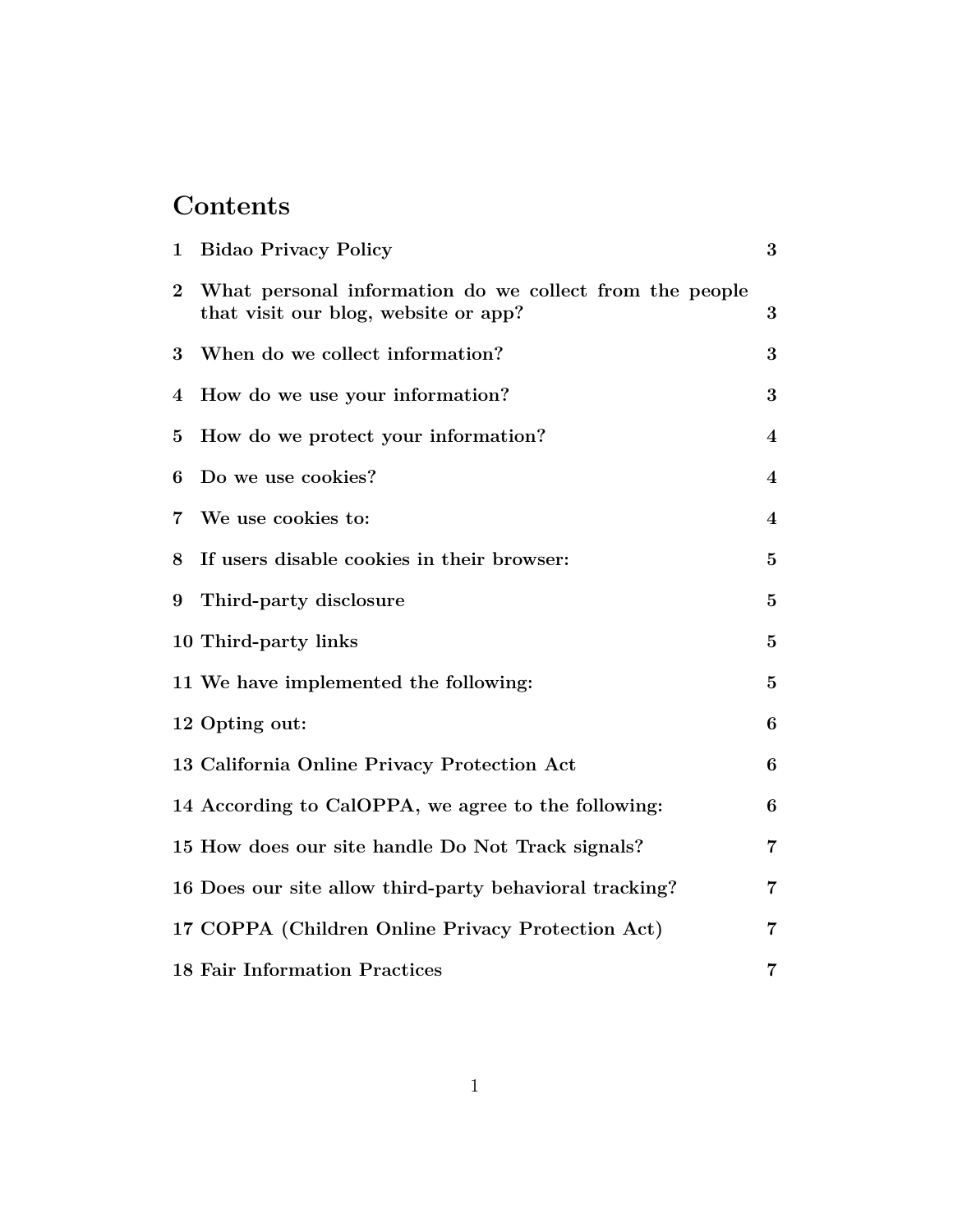| 19 In order to be in line with Fair Information Practices we will<br>take the following responsive action, should a data breach |   |
|---------------------------------------------------------------------------------------------------------------------------------|---|
| occur:                                                                                                                          | 8 |
| 20 CAN SPAM Act                                                                                                                 | 8 |
| 21 We collect your email address in order to:                                                                                   | 8 |
| 22 To be in accordance with CANSPAM, we agree to the fol-<br>lowing:                                                            | 9 |
| 23 If at any time you would like to unsubscribe from receiving<br>future emails, you can                                        | 9 |
| 24 Contacting Us                                                                                                                | 9 |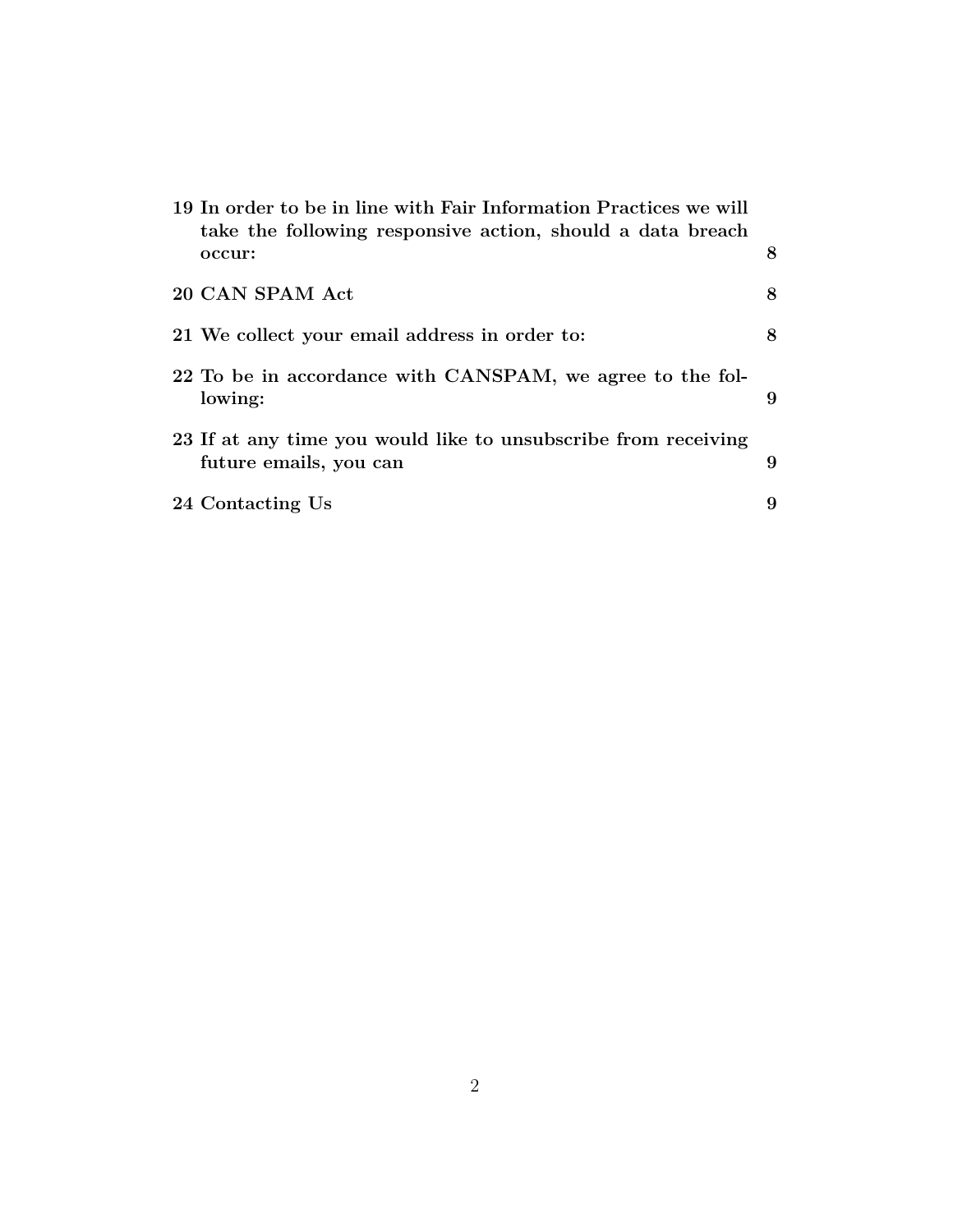#### **1 Bidao Privacy Policy**

This privacy policy has been compiled to better serve those who are concerned with how their 'Personally Identifiable Information' (PII) is being used online. PII, as described in privacy law and information security, is information that can be used on its own or with other information to identify, contact, or locate a single person, or to identify an individual in context. Please read our privacy policy carefully to get a clear understanding of how we collect, use, protect or otherwise handle your Personally Identifiable Information in accordance with our website.

# **2 What personal information do we collect from the people that visit our blog, website or app?**

When ordering or registering on our site, as appropriate, you may be asked to enter your name, email address or other details to help you with your experience.

## **3 When do we collect information?**

We collect information from you when you register on our site, place an order, fill out a form, Open a Support Ticket or enter information on our site.

Provide us with feedback on our products or services.

## **4 How do we use your information?**

We may use the information we collect from you when you register, make a purchase, sign up for our newsletter, respond to a survey or marketing communication, surf the website, or use certain other site features in the following ways:

- To personalize your experience and to allow us to deliver the type of content and product offerings in which you are most interested.
- To improve our website in order to better serve you.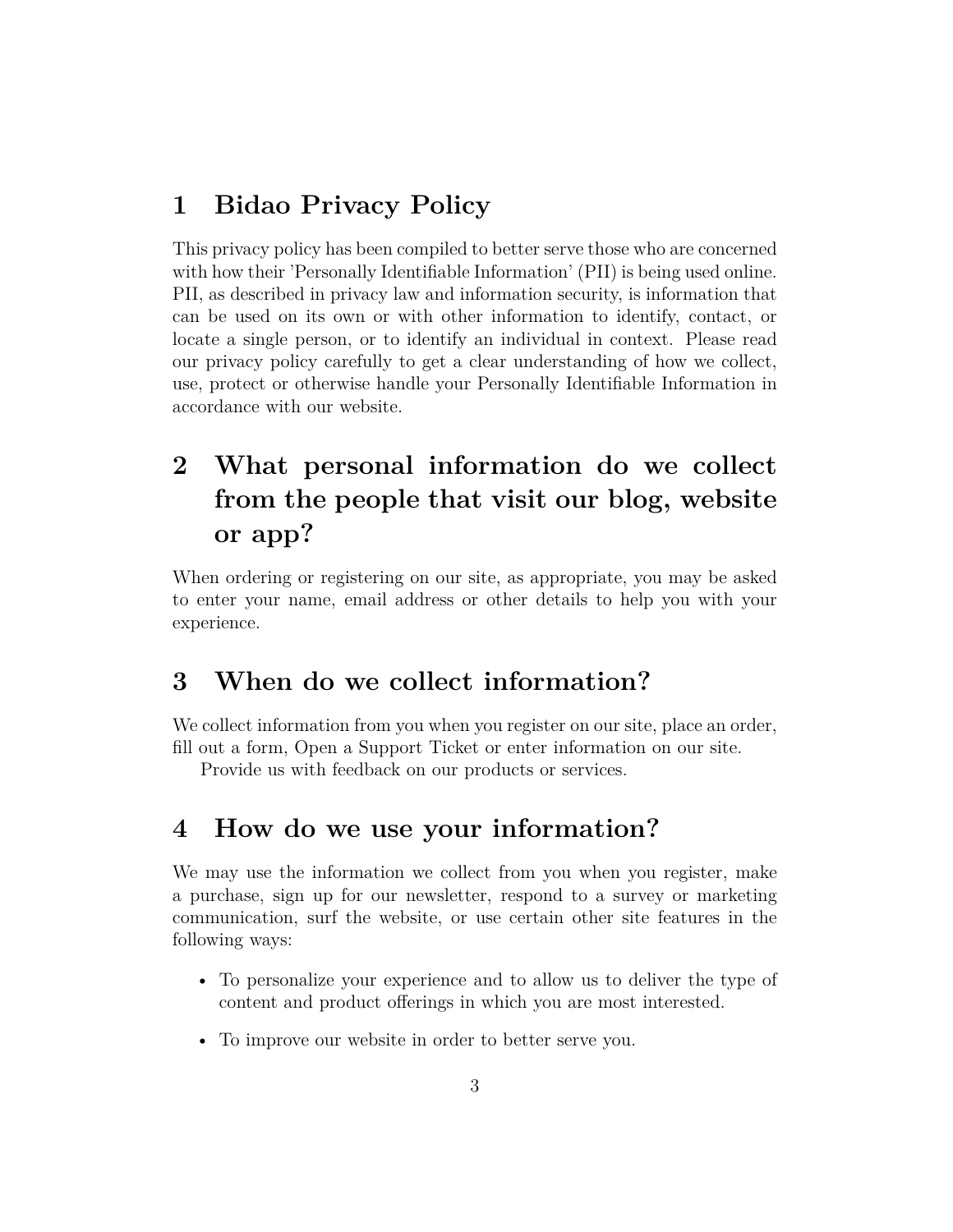- To allow us to better service you in responding to your customer service requests.
- To quickly process your transactions.
- To ask for ratings and reviews of services or products

#### **5 How do we protect your information?**

Your personal information is contained behind secured networks and is only accessible by a limited number of persons who have special access rights to such systems, and are required to keep the information confidential. In addition, all sensitive/credit information you supply is encrypted via Secure Socket Layer (SSL) technology.

We implement a variety of security measures when a user places an order enters, submits, or accesses their information to maintain the safety of your personal information.

#### **6 Do we use cookies?**

Yes. Cookies are small files that a site or its service provider transfers to your computer's hard drive through your Web browser (if you allow) that enables the site's or service provider's systems to recognize your browser and capture and remember certain information. For instance, we use cookies to help us remember and process the items in your order list. They are also used to help us understand your preferences based on previous or current site activity, which enables us to provide you with improved services. We also use cookies to help us compile aggregate data about site traffic and site interaction so that we can offer better site experiences and tools in the future.

#### **7 We use cookies to:**

Understand and save user's preferences for future visits. You can choose to have your computer warn you each time a cookie is being sent, or you can choose to turn off all cookies. You do this through your browser settings. Since browser is a little different, look at your browser's Help Menu to learn the correct way to modify your cookies.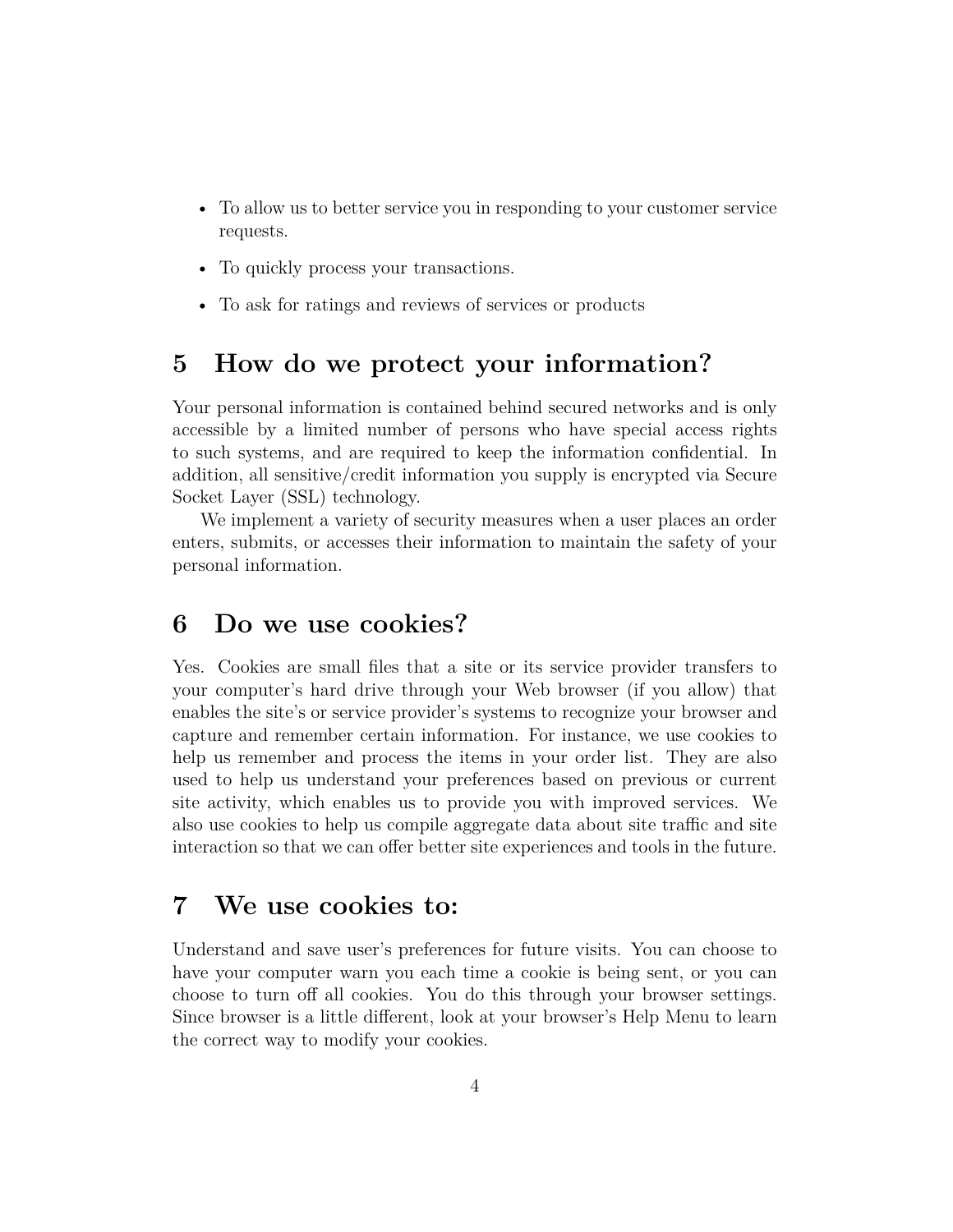#### **8 If users disable cookies in their browser:**

If you turn cookies off it will turn off some of the features of the site.

## **9 Third-party disclosure**

We do not sell, trade, or otherwise transfer to outside parties your Personally Identifiable Information unless we provide users with advance notice. This does not include website hosting partners and other parties who assist us in operating our website, conducting our business, or serving our users, so long as those parties agree to keep this information confidential. We may also release information when it's release is appropriate to comply with the law, enforce our site policies, or protect ours or others' rights, property or safety. However, non-personally identifiable visitor information may be provided to other parties for marketing, advertising, or other uses.

## **10 Third-party links**

Occasionally, at our discretion, we may include or offer third-party products or services on our website. These third-party sites have separate and independent privacy policies. We therefore have no responsibility or liability for the content and activities of these linked sites. Nonetheless, we seek to protect the integrity of our site and welcome any feedback about these sites.

## **11 We have implemented the following:**

We, along with third-party vendors such as Google use first-party cookies (such as the Google Analytics cookies) and third-party cookies (such as the DoubleClick cookie) or other third-party identifiers together to compile data regarding user interactions with this website.

## **12 Opting out:**

Alternatively, you can opt out by visiting the Network Advertising Initiative Opt Out page or by using the Google Analytics Opt Out Browser add on.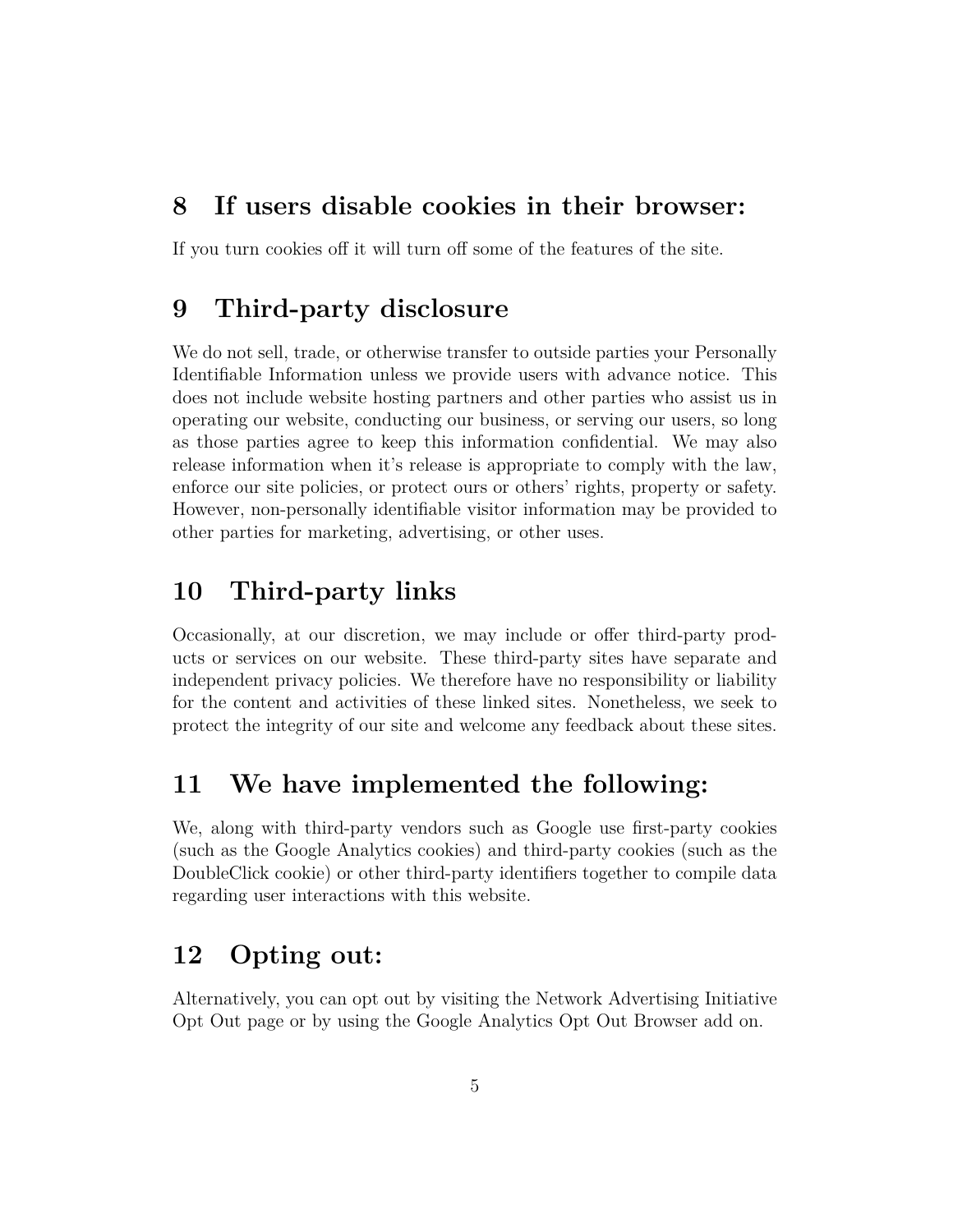#### **13 California Online Privacy Protection Act**

CalOPPA is the first state law in the nation to require commercial websites and online services to post a privacy policy. The law's reach stretches well beyond California to require any person or company in the United States (and conceivably the world) that operates websites collecting Personally Identifiable Information from California consumers to post a conspicuous privacy policy on its website stating exactly the information being collected and those individuals or companies with whom it is being shared. - See more at: http://consumercal.org/california-online-privacy-protectionact-caloppa/#sthash.0FdRbT51.dpuf

## **14 According to CalOPPA, we agree to the following:**

Users can visit our site anonymously.

Once this privacy policy is created, we will add a link to it on our home page or as a minimum, on the first significant page after entering our website.

Our Privacy Policy link includes the word Privacy and can easily be found on the page specified above.

You will be notified of any Privacy Policy changes:

• On our Privacy Policy Page

Can change your personal information:

• By logging in to your account

# **15 How does our site handle Do Not Track signals?**

We honor Do Not Track signals and Do Not Track, plant cookies, or use advertising when a Do Not Track (DNT) browser mechanism is in place.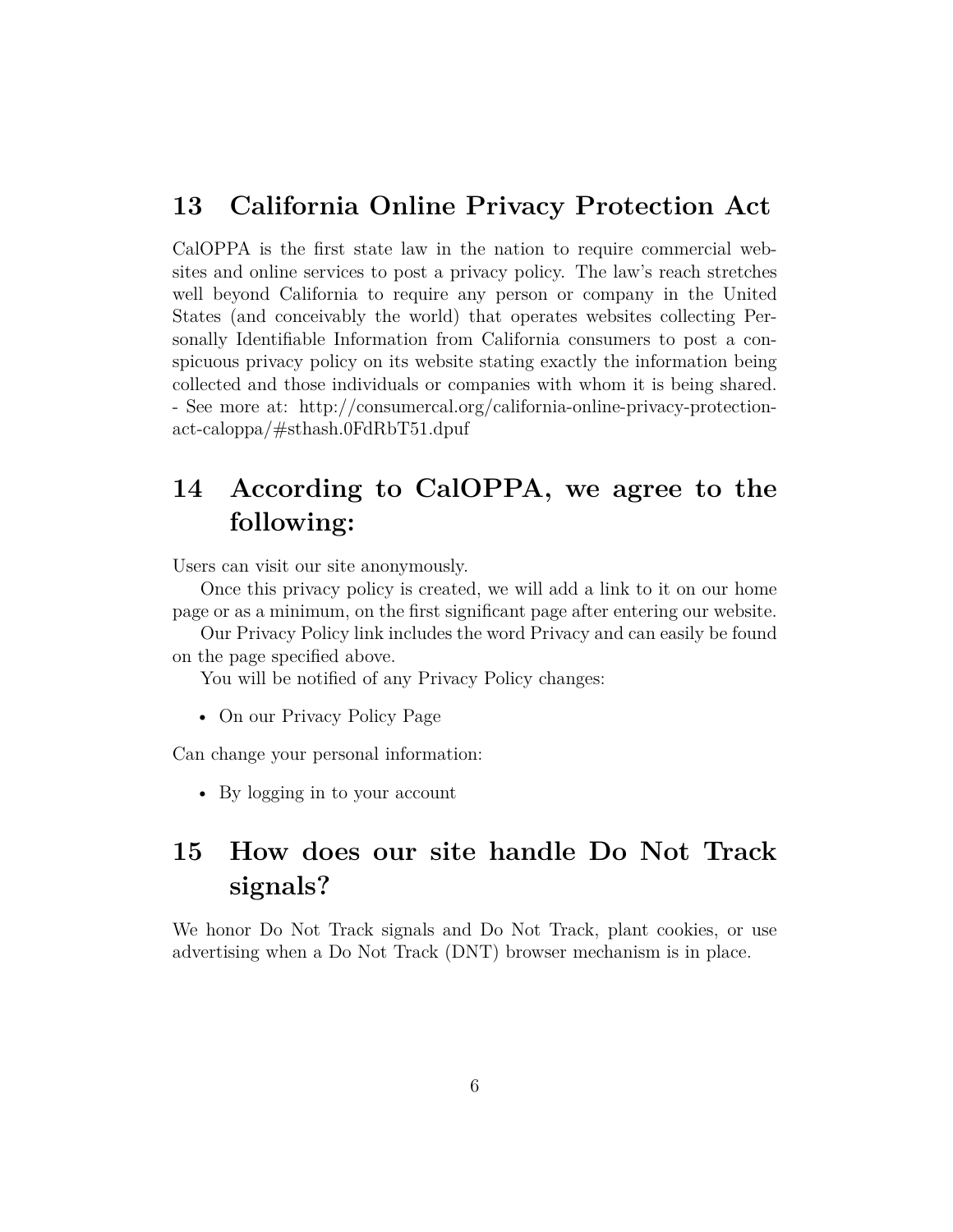# **16 Does our site allow third-party behavioral tracking?**

It's also important to note that we do not allow third-party behavioral tracking

# **17 COPPA (Children Online Privacy Protection Act)**

When it comes to the collection of personal information from children under the age of 13 years old, the Children's Online Privacy Protection Act (COPPA) puts parents in control. The Federal Trade Commission, United States' consumer protection agency, enforces the COPPA Rule, which spells out what operators of websites and online services must do to protect children's privacy and safety online.

We do not specifically market to children under the age of 13 years old.

## **18 Fair Information Practices**

The Fair Information Practices Principles form the backbone of privacy law in the United States and the concepts they include have played a significant role in the development of data protection laws around the globe. Understanding the Fair Information Practice Principles and how they should be implemented is critical to comply with the various privacy laws that protect personal information.

**19 In order to be in line with Fair Information Practices we will take the following responsive action, should a data breach occur:**

We will notify you via email

• Within 7 business days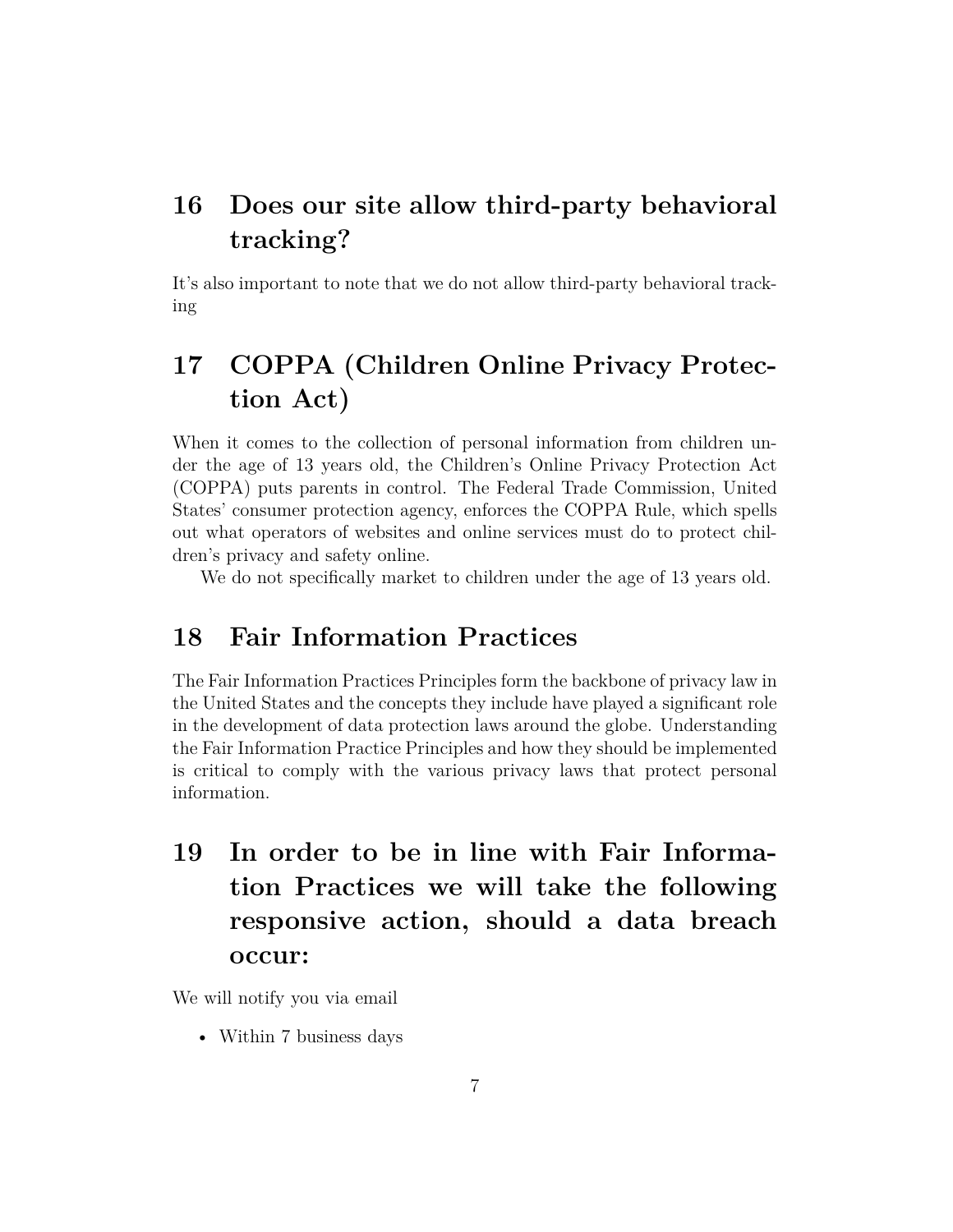And/or

• We will notify the users via in-site notification

Within 7 business days We also agree to the Individual Redress Principle which requires that individuals have the right to legally pursue enforceable rights against data collectors and processors who fail to adhere to the law. This principle requires not only that individuals have enforceable rights against data users, but also that individuals have recourse to courts or government agencies to investigate and/or prosecute non-compliance by data processors.

## **20 CAN SPAM Act**

The CAN-SPAM Act is a law that sets the rules for commercial email, establishes requirements for commercial messages, gives recipients the right to have emails stopped from being sent to them, and spells out tough penalties for violations.

#### **21 We collect your email address in order to:**

- Send information, respond to inquiries, and/or other requests or questions
- Process orders and to send information and updates pertaining to orders.

# **22 To be in accordance with CANSPAM, we agree to the following:**

- Not use false or misleading subjects or email addresses.
- Identify the message as an advertisement in some reasonable way.
- Include the physical address of our business or site headquarters.
- Monitor third-party email marketing services for compliance, if one is used.